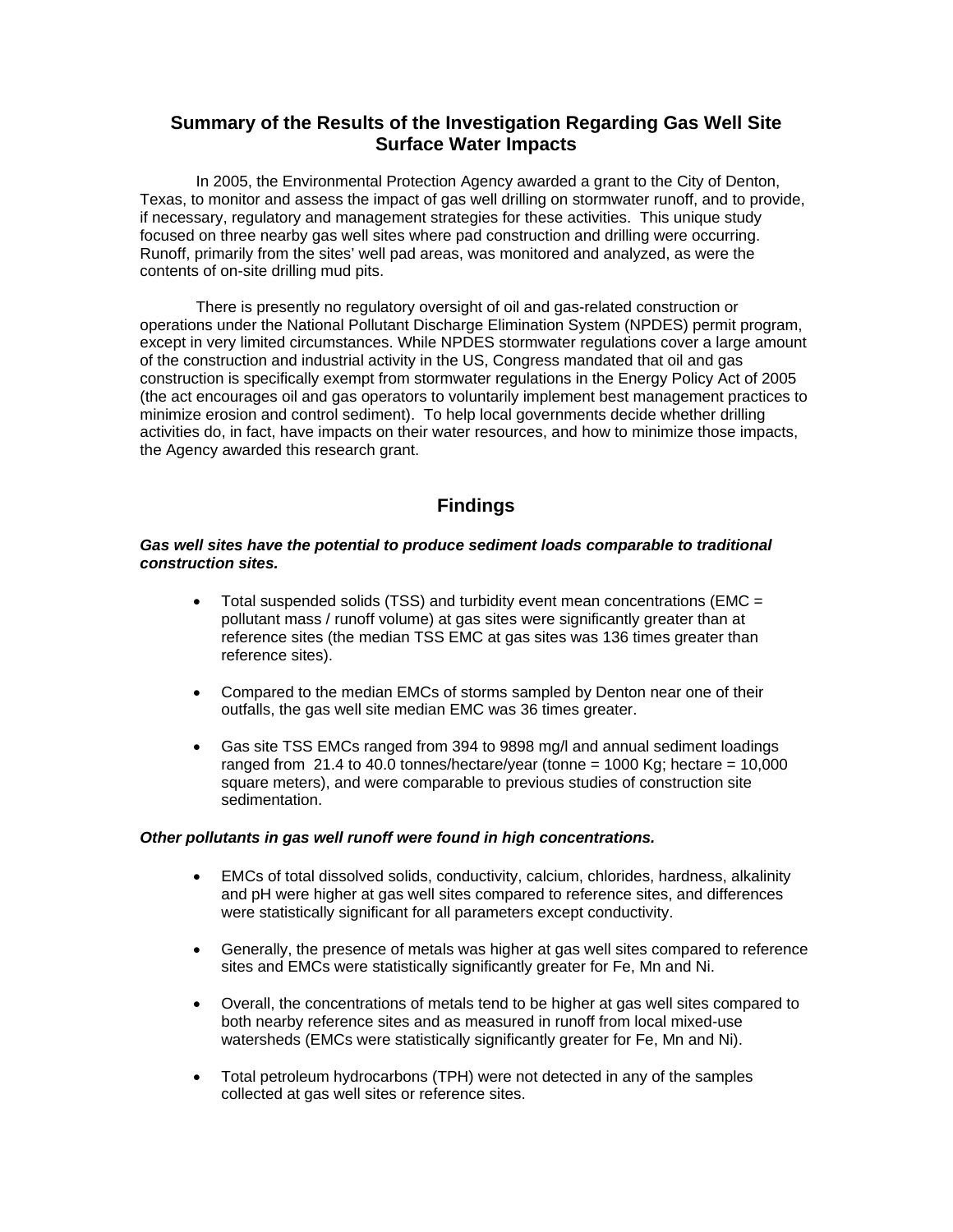# *Conclusions based on runoff sampling results.*

- Gas well sites have the potential to negatively impact surface waters due to increased sedimentation rates and an increase in the presence of metals in stormwater runoff.
- Pad sites also have the potential to produce other contaminants associated with equipment and general site operations.
- Gas wells do not appear to result in high concentrations of petroleum hydrocarbons in runoff, but accidental spills and leaks are still a potential source of impact.

#### *Runoff monitoring from gas well sites can be difficult.*

- Requires complex equipment to do the volume-based sampling needed.
- Municipal inspections by trained individuals are important.
- In most cases, sediment impacts are visually apparent.

#### *States or local governments should consider regulating sediment and associated pollutants in stormwater runoff.*

- Recommended approach: develop regulations similar to current NDPES requirements for construction sites.
- Requirement options: stormwater pollution prevention plans, erosion and sediment control BMPs, provisions for containing spills and leaks, procedures for site inspections and enforcement of control measures, sanctions to ensure compliance.
- Require installation of berms around the down slope portion of gas well pad sites (regular compost can be used but newer, better technologies such as compost "socks" offer more stability, durability and ease of installation).

#### *Models and other predictive tools can help with gas site management decisions.*

- The Water Erosion Prediction Project (WEPP) and the Revised Universal Soil Loss Equation (RUSLE 2.0) can be used to model runoff and sediment yields from gas well sites, and to evaluate sediment impacts and control options
- Modeling indicated that using both erosion and sediment controls at sites tended to give the best combination of protection and cost, but the optimum combination is dependent on soil type and slope.
- Modeling showed that using BMPs reduced sediment from 52% to 93%.
- Generally, mulching and erosion control blankets produced the best results; however, in most cases, silt fences or filter strips were shown to be less expensive and still effective.
- The approach used can be applied to complex or simple slopes, can evaluate a wide variety of BMPs, and can be easily customized for specific site characteristics or geographical regions.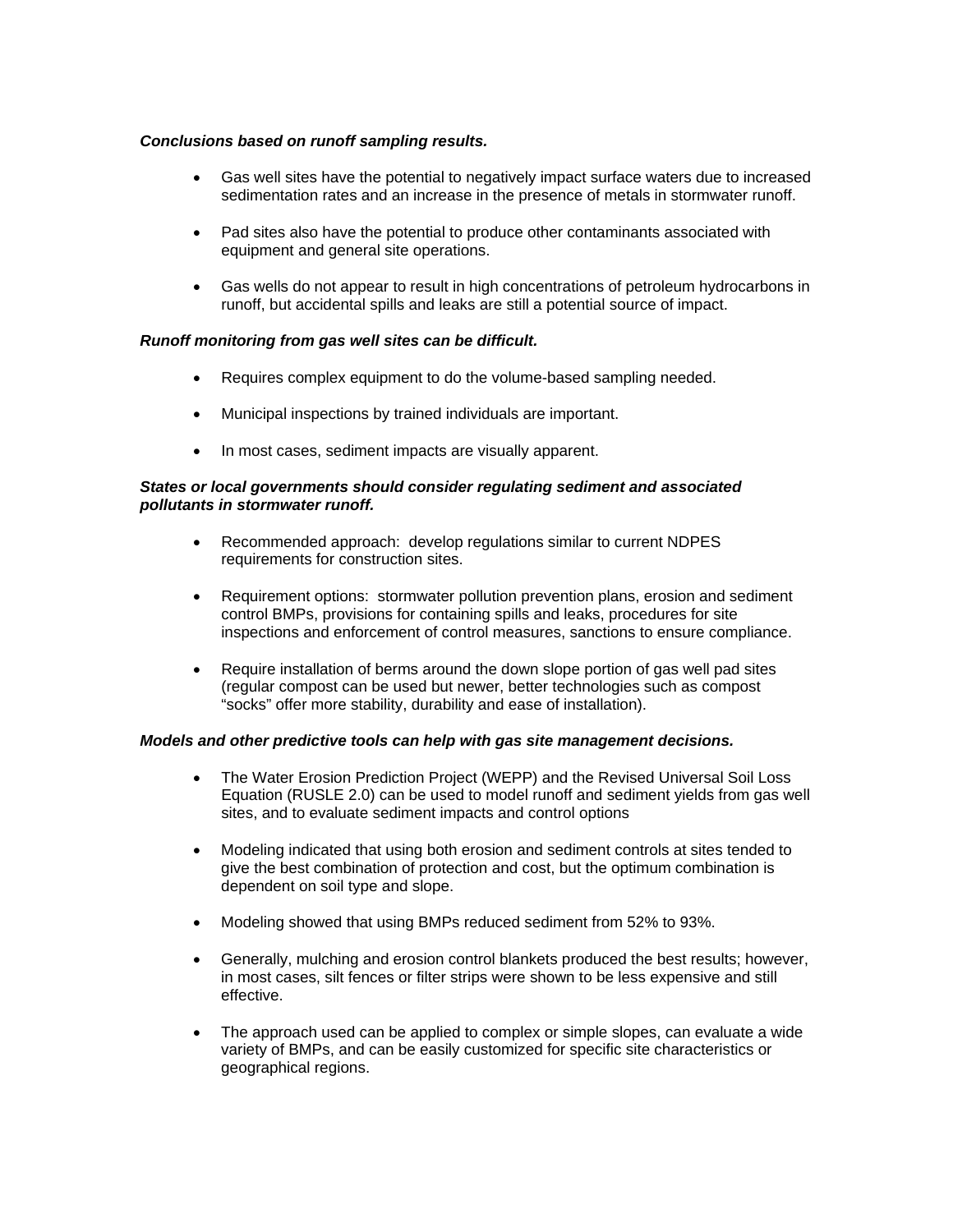# *Regulating gas well drilling and production operations is needed, but can be complex.*

- In addition to erosion and sediment control requirements, institute regulations for site locations and tree preservation.
- Requirements are needed for proper site management, equipment maintenance, and hazardous materials management and containment.
- Subchapter 22 of the Denton Development Code (www.cityofdenton.com) has information municipalities can use to establish gas well regulations.
- Regular monitoring of receiving waters using specific conductance (conductivity) can, under the right circumstances, offer a relatively inexpensive and rapid method for detecting contaminant discharges and tracing these discharges back to the well site source.

#### *Regulating site activities (i.e., site management).*

- Place drip pans or oil absorbing materials underneath all tanks, containers and other equipment with a potential to leak.
- Store chemical materials on pallets or other devices to raise containers off the ground, and shelter the materials from stormwater and wind.
- Depending on the type and quantity of materials, use secondary containment and other similar strategies.
- Institute a hazardous materials management plan, including adequate labeling and containment, and having material safety data sheets on hand.
- Remediate as quickly and safely as possible any accidental spills, leaks or discharges of materials.

#### *Regulating well drilling locations.*

.

- Typically, consists of site "setback" requirements from residential structures and places of assemblage (e.g., schools, churches).
- The proximity to surface water conveyances is an important consideration for minimizing water impacts, i.e., flat, heavily vegetated areas distant from surface waters are usually less of a concern than those areas close to waters that have highly erodible soils, steeper slopes and little vegetation.
- In floodplains or other environmentally sensitive areas, Denton requires a Watershed Protection Permit (WPP), which contains extra environmental regulations plus a fee to cover site assessments, additional regulatory oversight, and water quality testing.
- Denton's WPP requirements highlights:
	- Must take a tree survey of the site and effect a 1:1 replacement for trees removed from the site.
	- Storage tanks and separation facilities allowed only if they are at least 18 in above the established base flood elevation, plus an extra depth for encroachment to the limits of the floodway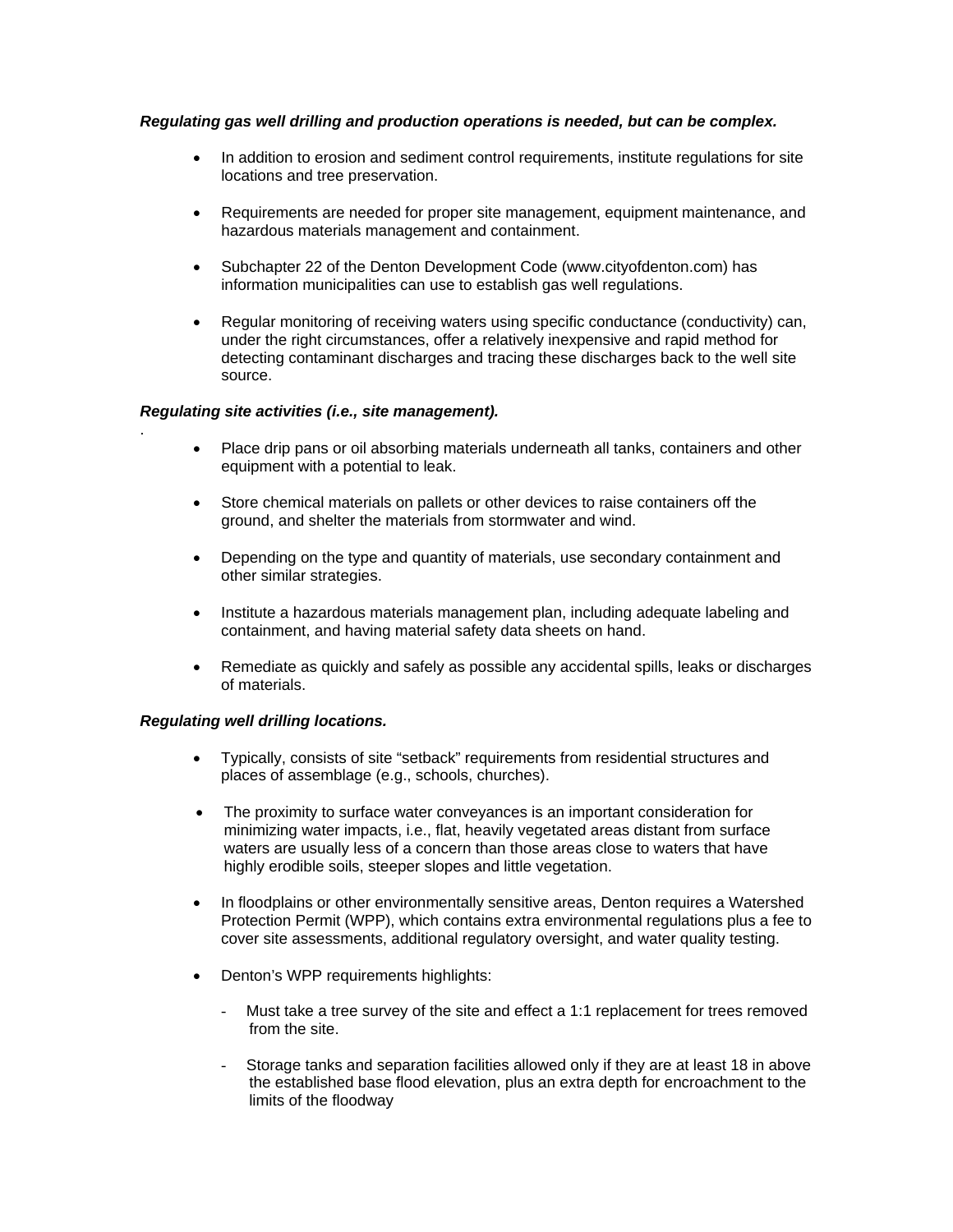- Must show via an engineering study that the proposed activity will have no adverse impact on the carrying capacity of the adjacent waterway, and will not cause any increase in the elevations established for the floodplain.

# *Regulating tree preservation (Denton's program).*

- All construction activities associated with gas wells, roads, pipelines, etc., must be considered.
- In non-WDD areas, must mitigate at a rate of 25% for all trees removed from the property in the form of payments to Denton's tree fund (not on-site planting).
- Removal of trees in WDD areas may cause a loss of critical habitat and harm waters, thus the 1:1 replanting requirement (or a very high payment into tree fund).

# *Well drilling mud pits merit attention and management.*

- Mud pits exceeded the regulatory standard for total petroleum hydrocarbons (TPH) of 15 mg/L in approximately 46% of samples (there were also a few instances of very high concentrations, with a max of 25,590 mg/l).
- Based on the diesel and hydraulic equipment used at gas well sites, and the type of hydrocarbons found, contamination was likely due at least in part to such things as maintenance activities, fuel / hydraulic fluid leaks and spills, or similar sources.
- To a lesser extent, this also applies to fracture water pits.
- Municipalities may want to consider sampling and setting standards for pits, but mud pit contents are complex and appeared not amenable to analyses via rapid fieldbased methods or rapid laboratory methods.
- Although a regular monitoring program coupled with associated regulatory standards may be the best way to minimize the pollution potential for these pits, municipalities may not have the staff, resources or expertise to implement such a program.

#### *Regulating mud pits.*

- Enforceable standards for pit contents are not generally viable; instead, consider pit design standards that minimize the chances of releases.
- Restrict pits to areas with relatively flat slopes and design them to not capture much stormwater so the pits do not overflow.
- Use pit liners.
- Use freshwater-based muds only.
- Maintain a minimum freeboard distance between the elevation of the pit contents and the elevation of the top of the mud pit dam.
- Remove mud pits as soon as possible after drilling.
- Eliminate open mud pits altogether (e.g., use closed loop drilling).